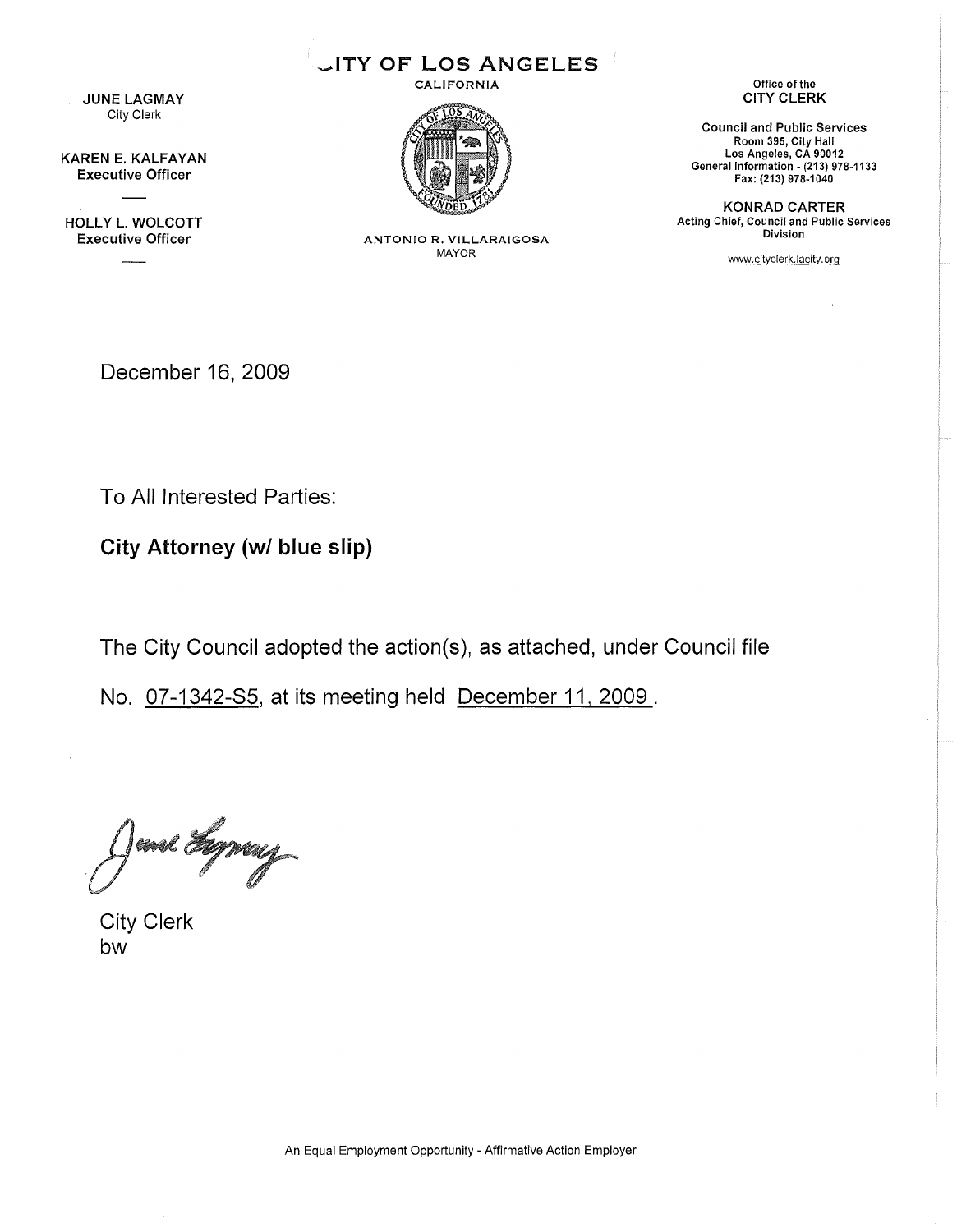#### COMMUNICATION

#### TO: LOS ANGELES CITY COUNCIL LETTER AND TO THE NO. 07-1342-S5

# FROM: COUNCILMEMBER ED P. REYES, CHAIR AD HOC RIVER COMMITTEE

COMMUN ICATION FROM CHAIR, AD HOC RIVER COMMITTEE relative to Los Angeles River access and uses.

Recommendations for Council action, as initiated by Motion (Garcetti - Reyes - Greuel):

- 1. DIRECT the Los Angeles Police Department (LAPD) and the Los Angeles Fire Department (LAFD), in consultation with the General Services Department (GSD), external agencies, and local river organizations as appropriate, to determine the resources required to deploy the necessary River security personnel and associated equipment, assess enforcement practices, and make recommendations that would facilitate adequate oversight of public access to the 32 miles of the River within the City on a daily basis and report to the Ad Hoc River Committee within 90 days.
- 2. DIRECT the Department of Recreation and Parks (RAP) to work with the Office of the Chief Legislative Analyst (CLA), the City Attorney's Office, risk management personnel, the LAPD and LAFD, and in consultation with external agencies and organizations as appropriate, to identify resources for maintenance, maintenance personnel and associated equipment, existing barriers to public River access, including physical hazards and solutions to those in order to facilitate safe public access to all or portions of the 32-mile River corridor within the City and report to the Ad Hoc River Committee with a process and key projects to accomplish these goals within 90 days.
- 3. DIRECT the Los Angeles Department of Water and Power (LADWP), in consultation with appropriate City staff and external agencies and organizations, to establish the Watershed Infiltration for Supply and Environmental Restoration (WISER) committee of experts and task the committee with identifying ways to streamline River project guidance information, permitting processes, and regulatory compliance that will result in increased water supply benefits, better water quality and improved ecological health in the River corridor. Specific outcomes may include maps and guidelines designating areas within the River corridor and upstream in the River's watershed where certain projects may take place such as green streets, water attenuation, water quality, groundwater recharge, and brownfield redevelopment. Maps may also indicate the best areas for water-contact recreation versus non-water-contact recreation given water quality and flow concerns. A representative of the WISER committee will participate in the City Interdepartmental Task Force on the River and report to the City's Ad Hoc River Committee with its first report submitted in 90 days outlining a process and key projects to achieve these objectives.
- 4. DIRECT the CLA to work with the appropriate City departments and external agencies to make recommendations on the establishment of a River Opportunities for Wildlife, Ecology, and Recreation (ROWER) committee of experts and task them with identifying ways to streamline River project guidance information, river projects, codes, permitting processes, and regulatory compliance that will result in increased access, safety, biodiversity and improved ecological health in the River corridor and report to the Ad Hoc River Committee within 90 days.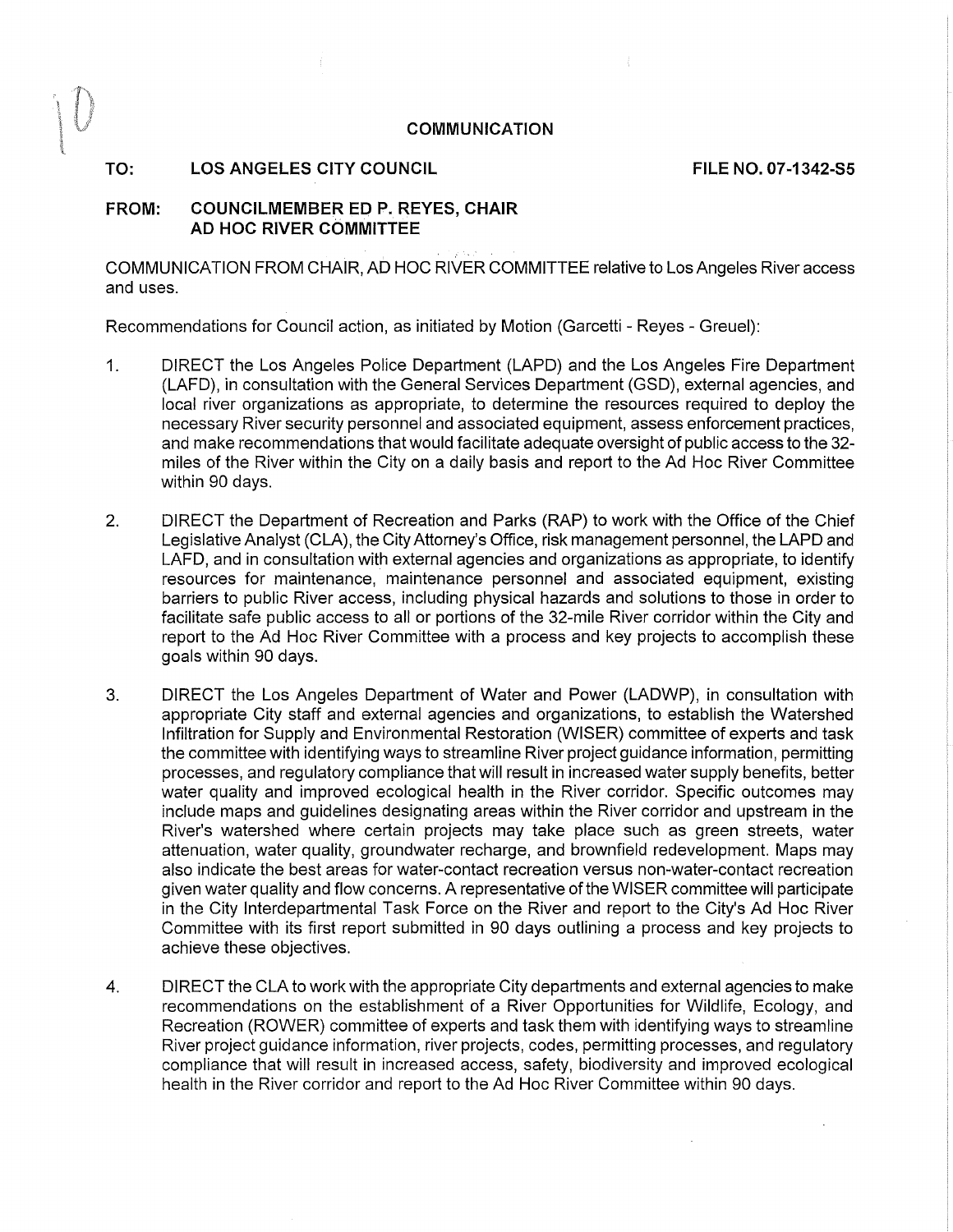- 5. REQUEST that the City Attorney, in consultation with the Bureau of Engineering (BOE), the City Administrative Officer (CAO), and other appropriate City staff, recommend strategies to identify the prevailing codes, covenants, restrictions, regulations, laws, other legally-binding measures (such as permitting requirements), that would need to be amended in order to facilitate public access to the 32-mile River corridor (easements and channel areas) within the City and report to the City's Ad Hoc River Committee within 90 days.
- 6. DIRECT the Los Angeles Department of Transportation (LADOT), in consultation with appropriate City staff and external agencies and organizations, to develop a process and key projects to accomplish simultaneous River access and bicycle safety improvements, including the prioritization of the River bike path per the City's Bicycle Plan, intersection improvements, grade crossings, etc. and report to the City's Ad Hoc River Committee within 90 days.
- 7. DIRECT the BOE's Los Angeles River Project Office to develop recommendations for a comprehensive River signage program, including scope, design, cost, funding, and implementation strategy, in consultation with appropriate City staff and external agencies and organizations, and report back to the Ad Hoc River Committee within 60 days.

Fiscal Impact Statement: None submitted by the BOE. Neither the CAO nor the CLA has completed a financial analysis of this report.

Community Impact Statement: None submitted.

# **(Public Works Committee waived consideration of the above matter)**

Summary:

On June 15, 2009, your Committee Chair considered reports from the BOE in response to Motion (Garcetti - Reyes - Greuel) relative to Los Angeles River access and uses. The reports, attached to the Council file, provide details on this subject. During the discussion of this matter, the BOE representative provided an overview of these reports and responded to related questions posed by the Committee Chair.

After additional discussion and offering the opportunity for public comment, the Committee Chair recommended that Council approve the recommendations reflected above. This matter is now submitted to the Council for its consideration.

Respectfully submitted,

*~P.0*

ED P. REYES, CHAIR AD HOC RIVER COMMITTEE

| VOTE   |
|--------|
| YFS    |
| ABSENT |
| ABSENT |
| ABSENT |
| ABSENT |
|        |

MLE 07-1342-S5\_rpt\_riv\_11-12-09

NOV 2 0 2009 DEC 04 2009



**LOS ANGELES CITY COUNCIL** See Attached Motion

**- Not Official Until Council Acts -**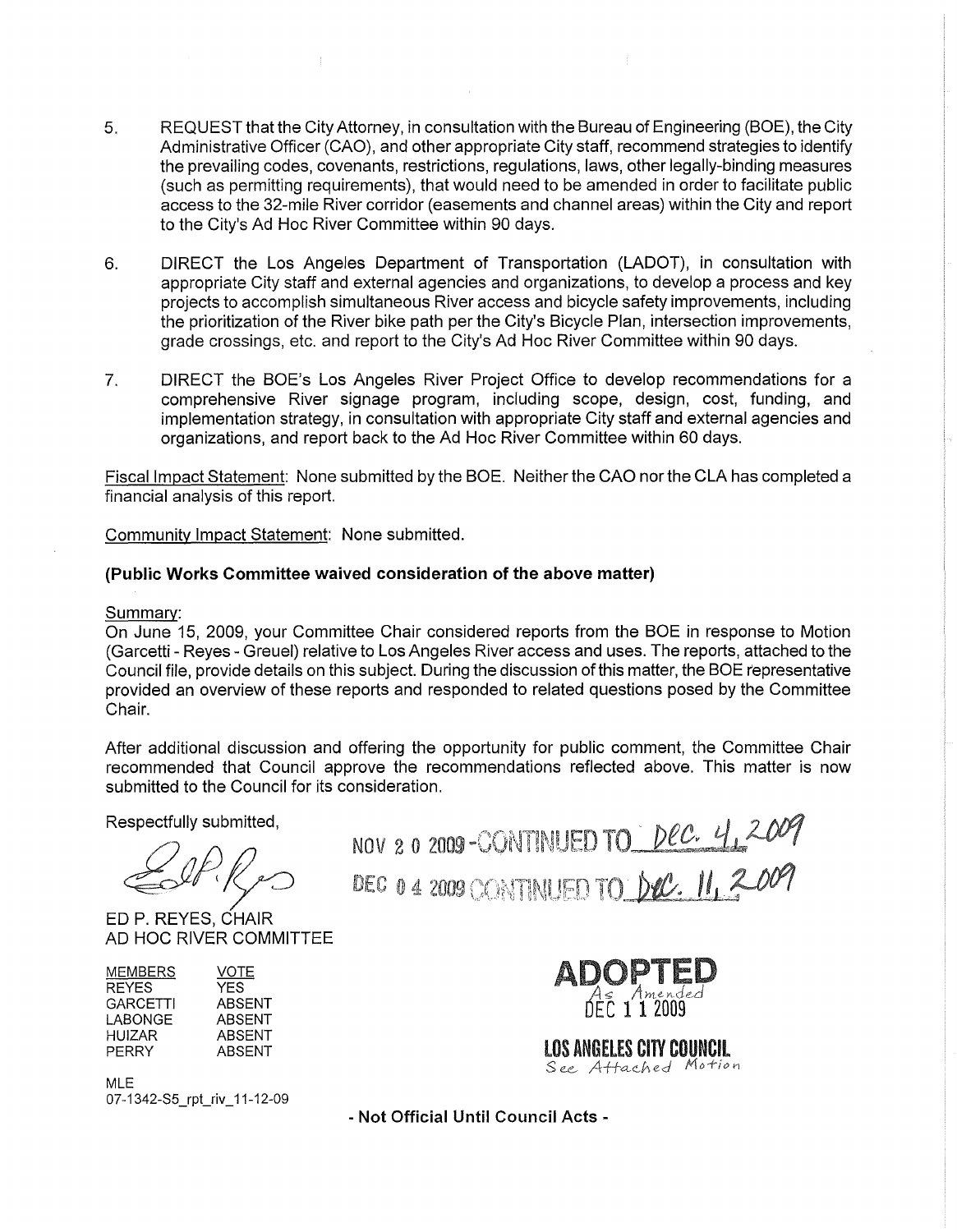ITEM 10\_-=----

### **MOTION**

I MOVE that the Communication from Chair, Ad Hoc River Committee relative to the Los Angeles River access and uses, Item No. 10 on today's Council Agenda (CF 07-1342-S5), BE AMENDED to include the following Recommendations, which consist of minor technical changes, in lieu of the Recommendations contained in the report:

- 1. DIRECT the Los Angeles Police Department (LAPD) and the Los Angeles Fire Department (LAFD), in consultation with the General Services Department (GSD), external agencies, and local river organizations as appropriate, to determine the resources required to deploy the necessary River security personnel and associated equipment, assess enforcement practices, and make recommendations that would facilitate adequate oversight of public access to the 32-miles of the River within the City on a daily basis and report to the Ad Hoc River Committee within 90 days.
- 2. DIRECT the Department of Recreation and Parks (RAP) to work with the Office ofthe Chief Legislative Analyst (CLA), the City Administrative Officer (CAO), the City Attorney's Office, risk management personnel, the LAPD and LAFD, and in consultation with external agencies and organizations as appropriate, to identify resources for maintenance, maintenance personnel and associated equipment, existing barriers to public River access, including physical hazards and solutions to those in order to facilitate safe public access to all or portions of the 32-mile River corridor within the City and report to the Ad Hoc River Committee with a process and key projects to accomplish these goals within 90 days.
- 3. DIRECT the Los Angeles Department of Water and Power (LADWP), in consultation with Bureau of Engineering (BOE), Bureau of Sanitation (BOS), other appropriate City staff and external agencies and organizations, to establish the Watershed Infiltration for Supply and Environmental Restoration (WISER) committee of experts and task the committee with identifying ways to streamline River project guidance information, permitting processes, and regulatory compliance that will result in increased water supply benefits, better water quality and improved ecological health in the River corridor. The WISER Committee will have opportunity to contribute to future water supply plans to ensure consistency with established City policies and goals. Specific outcomes may include maps and guidelines designating areas within the River corridor and upstream in the River's watershed where certain projects may take place such as green streets, water attenuation, water quality, groundwater recharge, and brownfield redevelopment. Maps may also indicate the best areas for water-contact recreation versus non-water-contact recreation given water quality and flow concerns. A epresentative of the WISER committee will participate in the City Interdepartmental Task Force on the River and report to the City's Ad Hoc River Committee with its first report submitted in 90 days outlining a process and key projects to achieve these objectives.